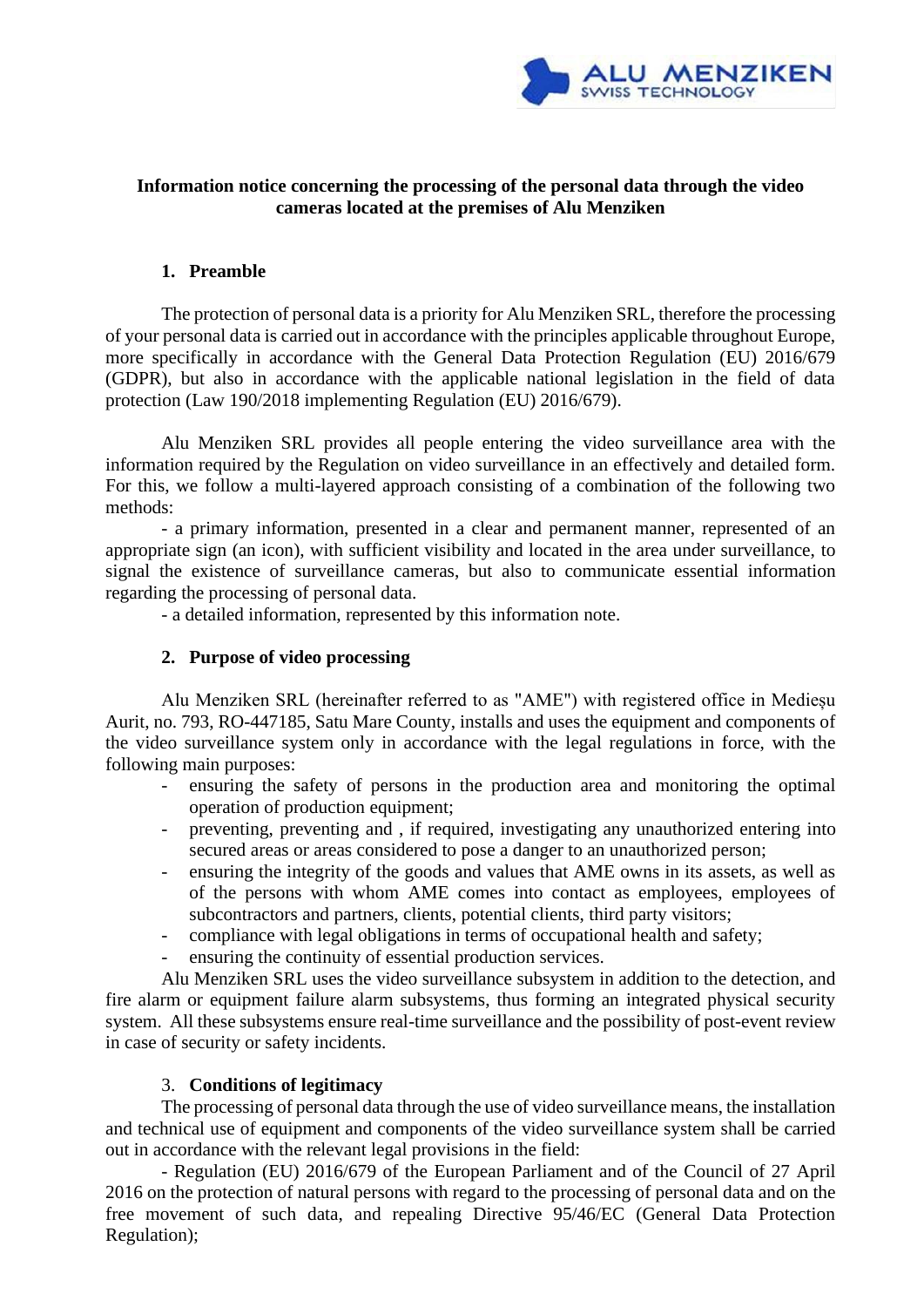- Law No 190/2018 on measures implementing the Regulation (EU) 2016/679 of the European Parliament and of the Council of 27 April 2016 on the protection of natural persons with regard to the processing of personal data and on the free movement of such data, and repealing Directive 95/46/EC (General Data Protection Regulation);

- Methodological rules for the implementation of Law No 333/2003 on the security of objectives, goods, values and protection of persons, approved by Govern Decision no 301/2012, with subsequent amendments;

#### **3**. **Areas under video surveillance**

Video surveillance is carried out within the office area, the AME production spaces as well as in places and spaces open or intended for the public, including access roads and parking areas on the company's premises, under the conditions laid down by law, as follows:

- Office building: the video cameras in the company premises are positioned to view the corridors and access routes into the company: front office area with clients, accounting, entrances to private offices (the aim of the surveillance is ensuring the integrity of the objectives, assets, values that AME holds in its assets, as well as of persons with whom AME comes into contact as employees, employees of subcontractors and partners, clients, potential clients, third party visitors);
- production area: the cameras are positioned so that they can view the access and work paths in the production departments (extrusion, cast house, maintenance, packing), but also on production equipment to monitor their optimal and continuous operation;
- outside the building: access routes into the company and the car parking are monitored to ensure the integrity and safety of the company's assets and the property of employees and visitors.

There is NO surveillance of areas with high privacy expectations (offices, toilets, changing rooms and other similar locations). Exceptionally, in case of well-justified security needs, cameras may be installed in offices where employees work, but only after an impact assessment and a legitimate interest analysis has been carried out and the Data Protection Officer has been consulted.

#### **4**. **Protecting privacy and information security**

In order to protect the security of the video system and to enhance the protection of personal data, the following technical and organizational measures have been introduced:

- limiting the storage time of the footage in accordance with security requirements;

- storage media (digital video recorders) are located in secure premises protected by physical security measures;

- the right of access shall be granted to users only for those resources which are strictly necessary for the performance of their duties;

- the person who has the right to grant, modify or cancel users' access rights, in accordance with the procedure for access to databases, is the system administrator, designated for this purpose by the controller, with prior notification of the data protection officer;

- the administrator/physical security system manager designated for this purpose shall keep an up-to-date list of all persons with access rights to the video-surveillance system at all times, specifying the type of access;

- the Data Protection Officer will be consulted prior to the installation of any new video system.

At the same time, the prevention of unlawful processing of personal data or non-authorized access to such data is a permanent concern.

#### **5. Access to personal data collected through the video surveillance system**

Access to live and recorded video footage is limited to a small number of people (IT manager - system administrator, HSE department manager, Company Administrator, Cast house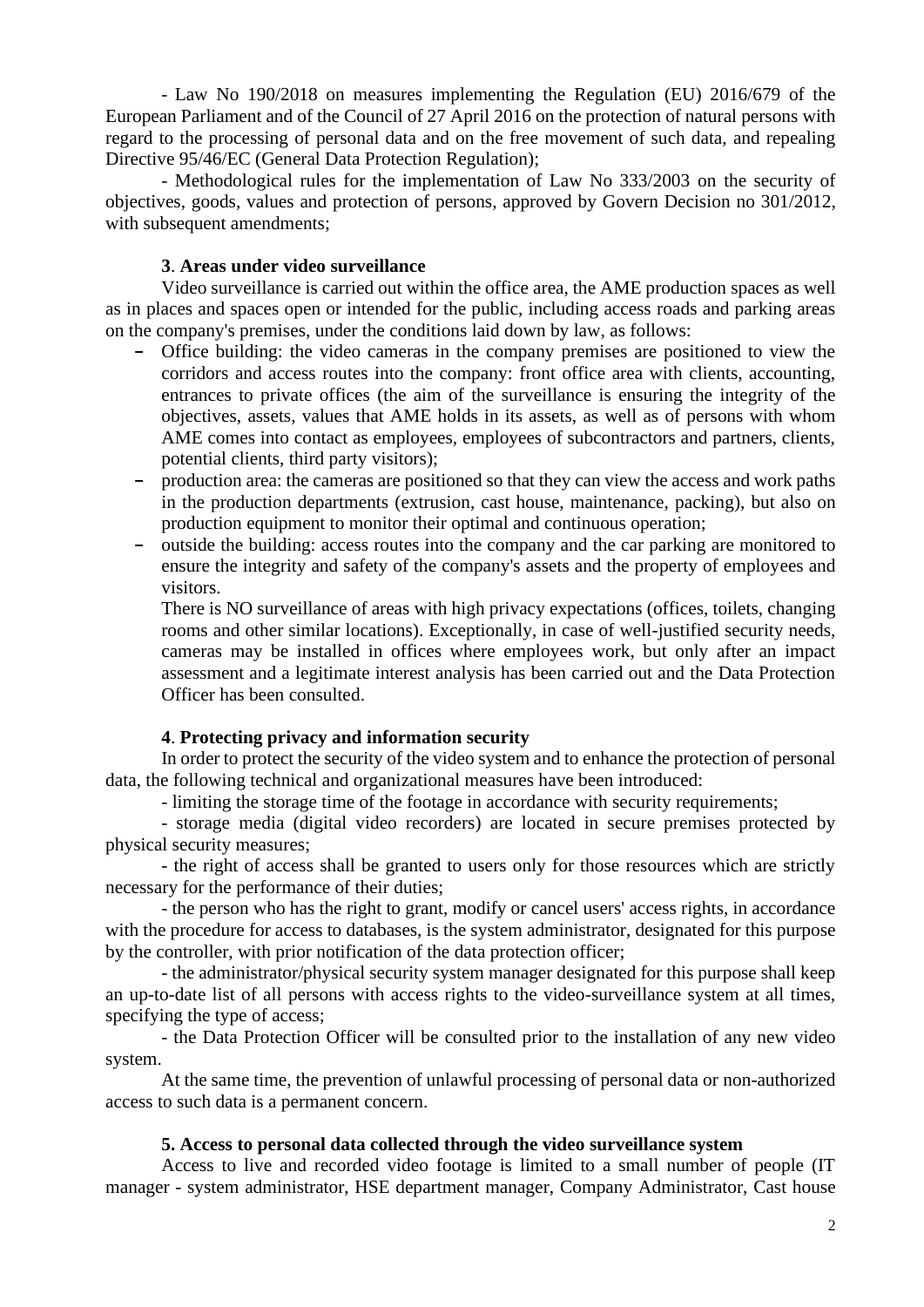manager, Maintenance department manager) and is determined by the duties specified in the job description.

*AME* sets limits on who can copy, download, delete or modify any footage.

All staff with access rights to video recordings receive initial training in data protection. Training is provided to each new staff member and regular workshops on data protection issues are organized at least once every two years for all staff members with data access rights.

Any breach of security in relation to the video-surveillance subsystem shall be indicated in the *Security Incident Log* and the Data Protection Officer shall be informed thereof without undue delay within a maximum of 12 hours.

The video surveillance system is not used to verify attendance or evaluate job performance.

In exceptional cases, but subject to the safeguards described above, the Disciplinary Investigation Committee may be granted access in a disciplinary investigation, provided that the information assists in the investigation of a criminal offence or disciplinary offence likely to prejudice the rights and freedoms of a person.

#### **6. Disclosure of personal data collected through the video surveillance system**

The information recorded by video surveillance systems is intended to be used by AME for the purpose of *monitoring people's access in the institution, ensuring the security of the institution's premises and property and the safety of people on the institution's premises* and shall be made available to judicial bodies and other institutions empowered by the law to request such information, upon their express request.

Any transfer and disclosure of personal data to third parties will be documented and subject to a rigorous assessment of the necessity of the disclosure and the compatibility between the purpose for which the disclosure is made and the purpose for which such data was originally collected for processing (security and access control). In these cases the Data Protection Officer designated at the level of the data controller will also be consulted.

### **7. Storage of information**

The duration of storage of data obtained through the video surveillance system is proportionate to the purpose for which the data is processed, so that images are stored for a period not exceeding 30 days (according to ANSPDCP Decision no 52/31.05.2012), except in situations expressly regulated by law or in duly justified cases.

When the storage period expires, the data is automatically deleted in the order in which it was recorded.

If a security incident happens and in duly justified cases, the retention period of the relevant footage may exceed normal limits depending on the time required for further investigation of the security incident. The record-keeping is rigorously documented and the need for retention is reviewed periodically (every two months).

#### **8. Data subject's rights**

*AME* ensures that the rights of data subjects are respected in accordance with Regulation (EU) 2016/679 of the European Parliament and of the Council of 27 April 2016 on the protection of natural persons with regard to the processing of personal data and on the free movement of such data, and repealing Directive 95/46/EC (General Data Protection Regulation);

All persons involved in the video surveillance activity and those responsible for the management of the filmed images will respect the procedure for access to personal data.

Information to data subjects shall be provided clearly and permanently by means of an appropriate sign with sufficient visibility and located in the area under surveillance so as to signal the existence of the surveillance cameras and to communicate essential information on the processing of personal data.

Under the provisions of Regulation 679/2016 the data subject has the following rights: